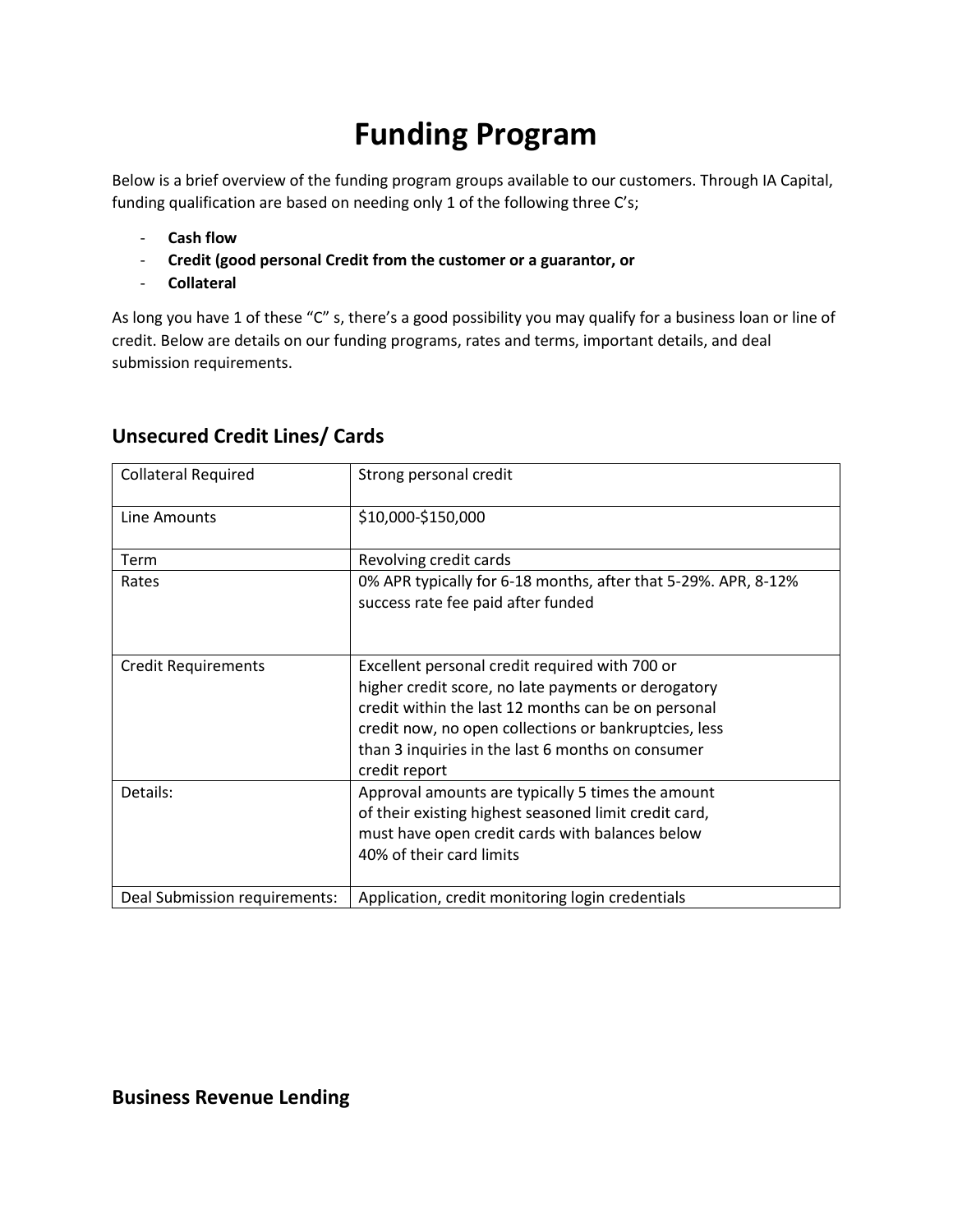| <b>Collateral Required</b>    | Consistent revenue verifiable through bank statements                                                                                                                                                                                                  |
|-------------------------------|--------------------------------------------------------------------------------------------------------------------------------------------------------------------------------------------------------------------------------------------------------|
| Loan Amounts                  | \$5,000-\$500,000                                                                                                                                                                                                                                      |
| Term                          | 3-36 months                                                                                                                                                                                                                                            |
| Factor                        | 1.10-1.45%                                                                                                                                                                                                                                             |
| <b>Credit Requirements</b>    | 500 credit score or higher, no recent bankruptcies                                                                                                                                                                                                     |
| <b>Details</b>                | Business must earn annual revenue of \$120,000<br>or more per year, must be in business for a year or<br>more, business must do over 5 small transactions<br>each month, financial services industries are<br>prohibited, damaged credit is acceptable |
| Deal Submission requirements: | Application, 6 months business bank statements                                                                                                                                                                                                         |

#### **Merchant Advance**

| <b>Collateral Required</b>    | Credit card sales                                                |
|-------------------------------|------------------------------------------------------------------|
| Loan Amounts                  | \$1,000-\$500,000                                                |
| Term                          | 3-18 month term, revolving line-of-credit also available         |
| Rates                         | 10-45%                                                           |
| <b>Credit Requirements</b>    | 500 credit score or higher                                       |
| Details                       | Business must bring in \$100,000 or more per year in credit card |
|                               | sales, typical approval amounts equal to one month's credit card |
|                               | processing volume                                                |
| Deal Submission requirements: | Application, 3-6 months bank and merchant statements             |

### **Account Receivable Financing**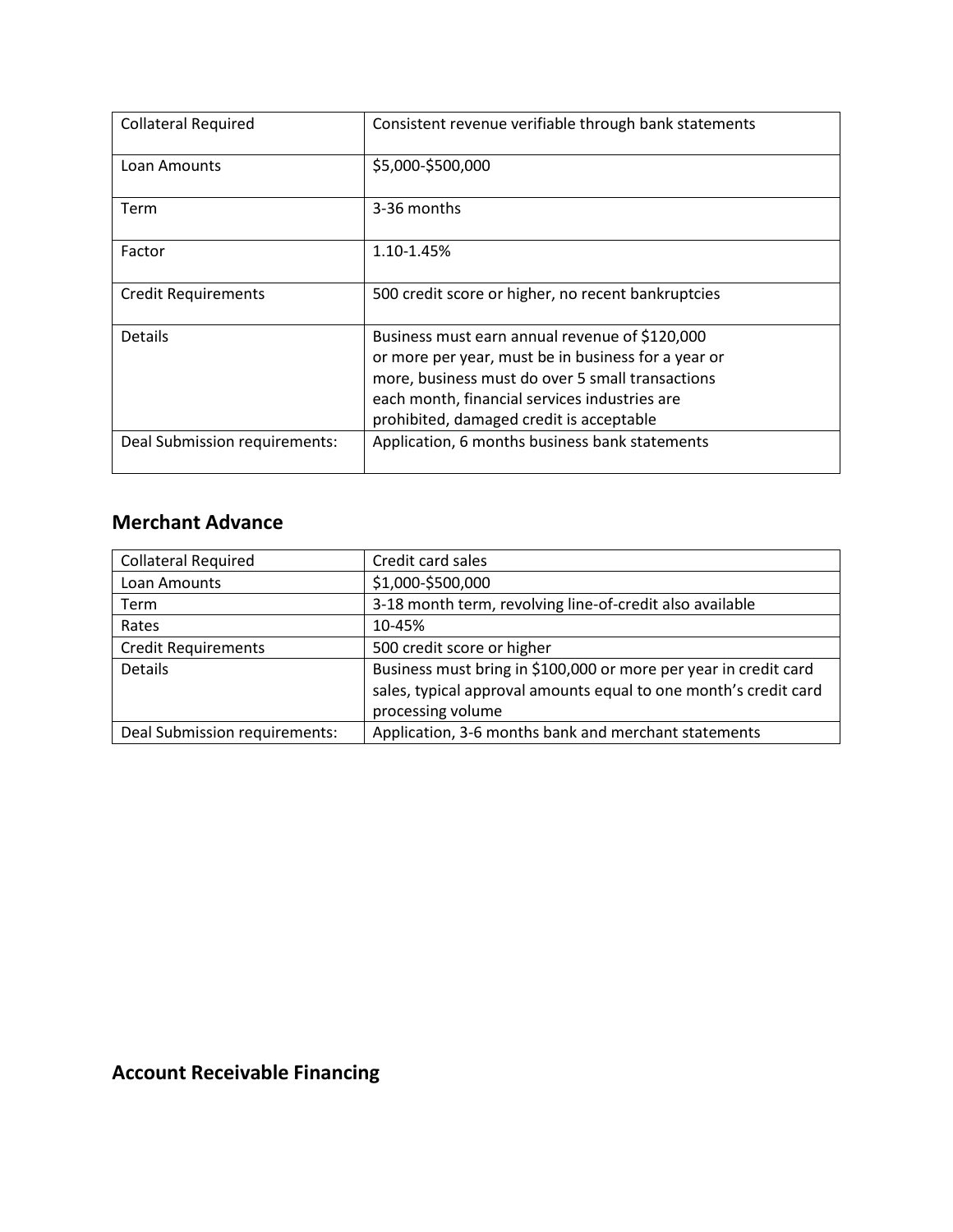| <b>Collateral Required</b>    | Account receivables                               |
|-------------------------------|---------------------------------------------------|
| Loan Amounts                  | \$5,000-\$20 million                              |
| Term                          | Up to 80% of receivables can be advanced within   |
|                               | 24 hours, 20% minus lender's fee is released once |
|                               | actual invoice is paid                            |
| Rates                         | 1.25-3% discount.                                 |
| <b>Credit Requirements</b>    | No credit score requirements to qualify           |
| Details:                      | Receivables must come from another business or    |
|                               | government agency not an individual, business     |
|                               | must be open for at least 1 year to qualify,      |
|                               | medical receivables can qualify along with        |
|                               | construction and conventional receivables         |
| Deal Submission requirements: | Application, breakdown of existing receivables,   |
|                               | sample invoice                                    |

### **Private Equity**

| <b>Collateral Required</b>    | 20% of loan amount required as collateral       |
|-------------------------------|-------------------------------------------------|
| Loan Amounts                  | \$150,000-\$100 million                         |
| Term                          | 12 months to 30 years                           |
| Rates                         | 8-18%                                           |
| <b>Credit Requirements</b>    | 650 FICO scores or higher                       |
| Details:                      | Loans and credit lines available                |
| Deal Submission requirements: | Application, 2 years personal business tax      |
|                               | returns, personal credit report, balance sheet, |
|                               | debt schedule                                   |

### **Equipment Sale Leaseback**

| <b>Collateral Required</b>    | Existing equipment, or new equipment business    |
|-------------------------------|--------------------------------------------------|
|                               | wants to purchase                                |
| Loan Amounts                  | \$10,000-\$20 million                            |
| Term                          | 12-48 months                                     |
| Rates                         | 7%-28%                                           |
| <b>Credit Requirements</b>    | 650 or higher FICO score                         |
| Details:                      | Brand new businesses can qualify, minimum        |
|                               | down payment may include first and last months'  |
|                               | payments.                                        |
| Deal Submission requirements: | Application, details on equipment being financed |
|                               | (Depending on loan amount and risk factors, 2    |
|                               | years corp and personal tax returns may be       |
|                               | required)                                        |

## **Equipment Leasing**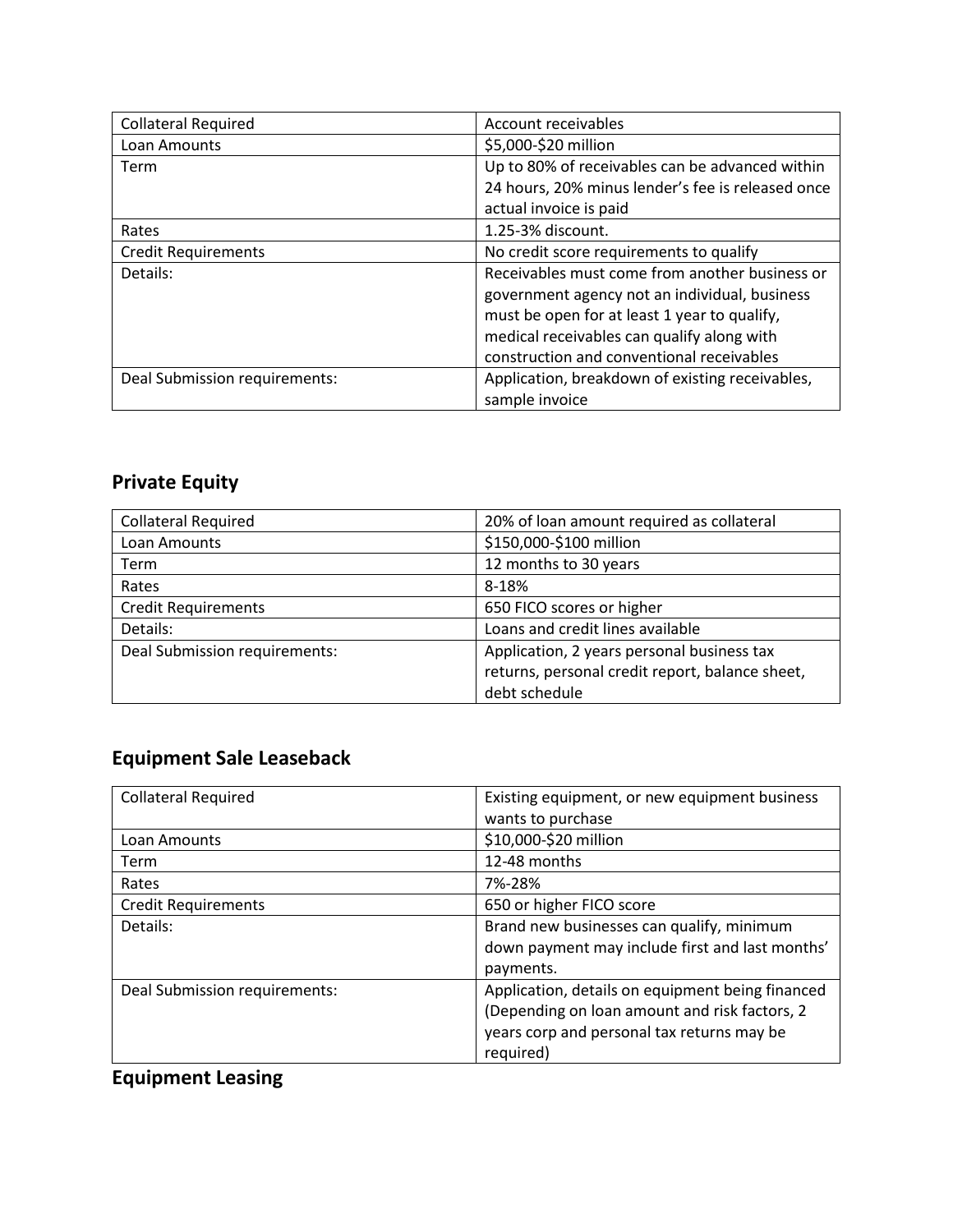| <b>Collateral Required</b>    | Existing equipment, or new equipment business    |
|-------------------------------|--------------------------------------------------|
|                               | wants to purchase                                |
| Loan Amounts                  | \$10,000-\$2 million                             |
| Term                          | 12-48 months                                     |
| Rates                         | 7%-28%                                           |
| <b>Credit Requirements</b>    | 650 or higher FICO score                         |
| Details:                      | 2 years time-in-business required                |
| Deal Submission requirements: | Application, details on equipment being financed |

### **Retirement Account Financing**

| <b>Qualified Requirements</b> | Previous 401K or IRA                                 |
|-------------------------------|------------------------------------------------------|
| Loan Amounts                  | Up to 100% of current retirement account value       |
|                               | that's "rollable" from current employer.             |
| Term                          | 5 years (If applicable)                              |
| Rates                         | 5.25% (Prime + 2) + \$1995 rolled in lender fee. (If |
|                               | applicable)                                          |
| <b>Credit Requirements</b>    | None                                                 |
| Details:                      | No penalties for account roll-over                   |
| Deal Submission requirements: | Copy of relevant retirement account statement.       |

### **Securities Financing**

| <b>Collateral Required</b>    | Stocks, bonds                                     |
|-------------------------------|---------------------------------------------------|
| Loan Amounts                  | up to 90% of value of stock or bonds              |
| <b>Term</b>                   | Line-of-credit                                    |
| Rates                         | $2 - 5%$                                          |
| <b>Credit Requirements</b>    | No credit requirements                            |
| Details:                      | Most stocks and securities accepted, \$250,000 in |
|                               | securities required for approval                  |
| Deal Submission requirements: | Application, copy of securities statement         |

### **Inventory Financing**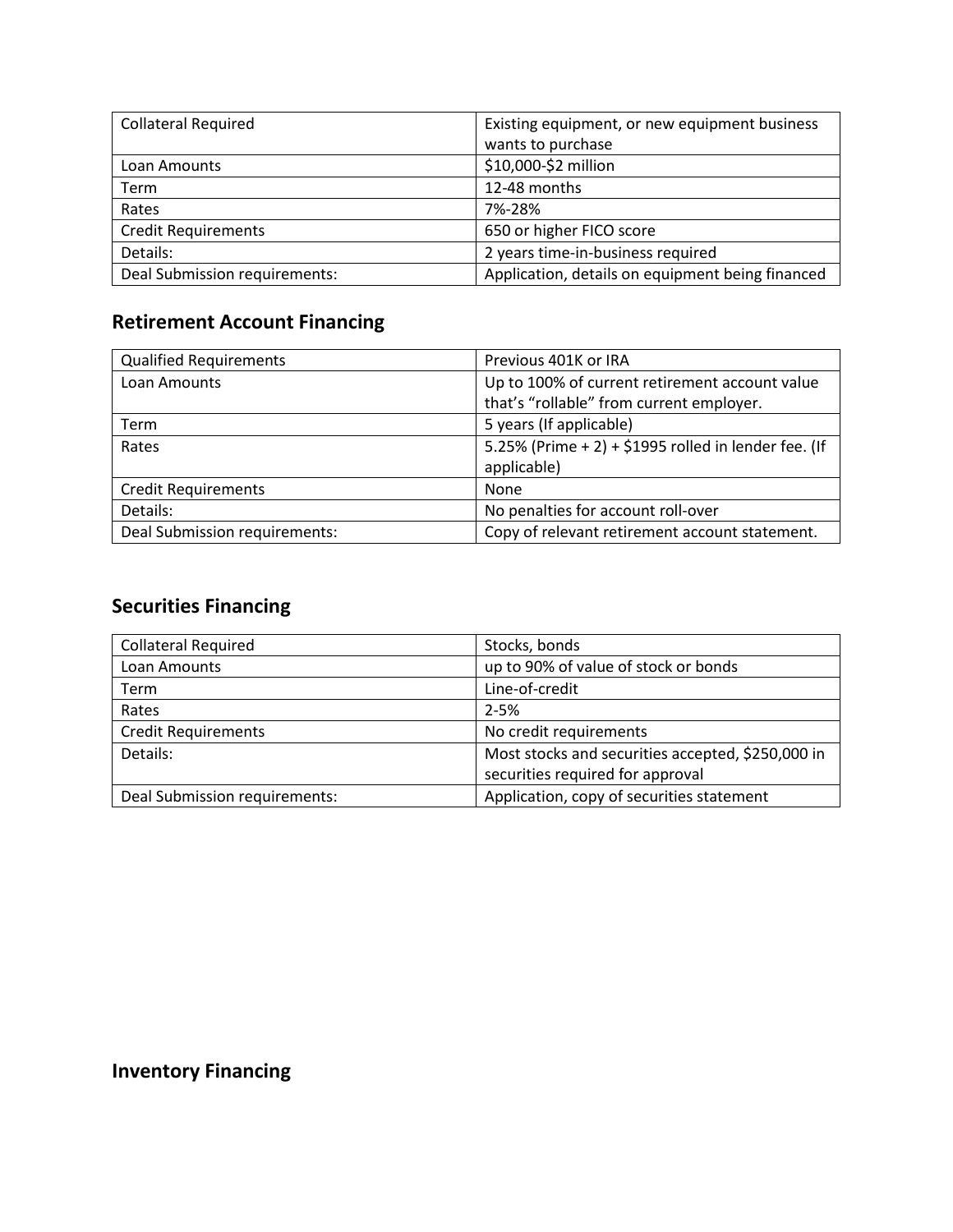| <b>Collateral Required</b>    | Inventory                                         |
|-------------------------------|---------------------------------------------------|
| Loan Amounts                  | \$500,000-\$2,000,000                             |
| Term                          | Revolving line-of-credit                          |
| Rates                         | $2 - 21%$                                         |
| <b>Credit Requirements</b>    | No credit requirements                            |
| Details:                      | Must have \$1,000,000 or more in warehoused       |
|                               | inventory to qualify, loan amounts as high as 50% |
|                               | of inventory                                      |
| Deal Submission requirements: | Application, list of inventory, current value     |
|                               | breakdown                                         |

### **Purchase Order Financing**

| <b>Collateral Required</b>    | <b>Purchase Orders</b>                              |
|-------------------------------|-----------------------------------------------------|
| Loan Amounts                  | \$5,000-\$25,000                                    |
| <b>Term</b>                   | Up to 95% of purchase order can be advanced,        |
|                               | 5% less fee is released once actual invoice is paid |
| Rates                         | $1 - 4%$                                            |
| <b>Credit Requirements</b>    | No credit score requirements to qualify             |
| Details:                      | A business can obtain a letter-of-credit for up to  |
|                               | 95% of the order, cannot be for unfinished goods    |
| Deal Submission requirements: | Application, copy of purchase order                 |

#### **SBA Loans**

| <b>Collateral Required</b>    | Collateral must be 50% of loan amount                                                                                                                                                                  |
|-------------------------------|--------------------------------------------------------------------------------------------------------------------------------------------------------------------------------------------------------|
| Loan Amounts                  | \$200,000-\$12 million                                                                                                                                                                                 |
| <b>Term</b>                   | $10-25$ years                                                                                                                                                                                          |
| Rates                         | 2-2.75% + prime rate, 3-5 lender points                                                                                                                                                                |
| <b>Credit Requirements</b>    | 620 FICO scores or higher, no BK in the last 4                                                                                                                                                         |
|                               | vears                                                                                                                                                                                                  |
| Details:                      | For profit companies only, positive trends in sales<br>growth, financials required for qualification, SBA<br>504 and 7a programs available, can be used for<br>working capital or real estate purchase |
| Deal Submission requirements: | Application, 2 years business tax returns, resume,<br>business plan, current P&L, 4 months business<br>bank statements                                                                                 |

#### **Commercial Real Estate Financing**